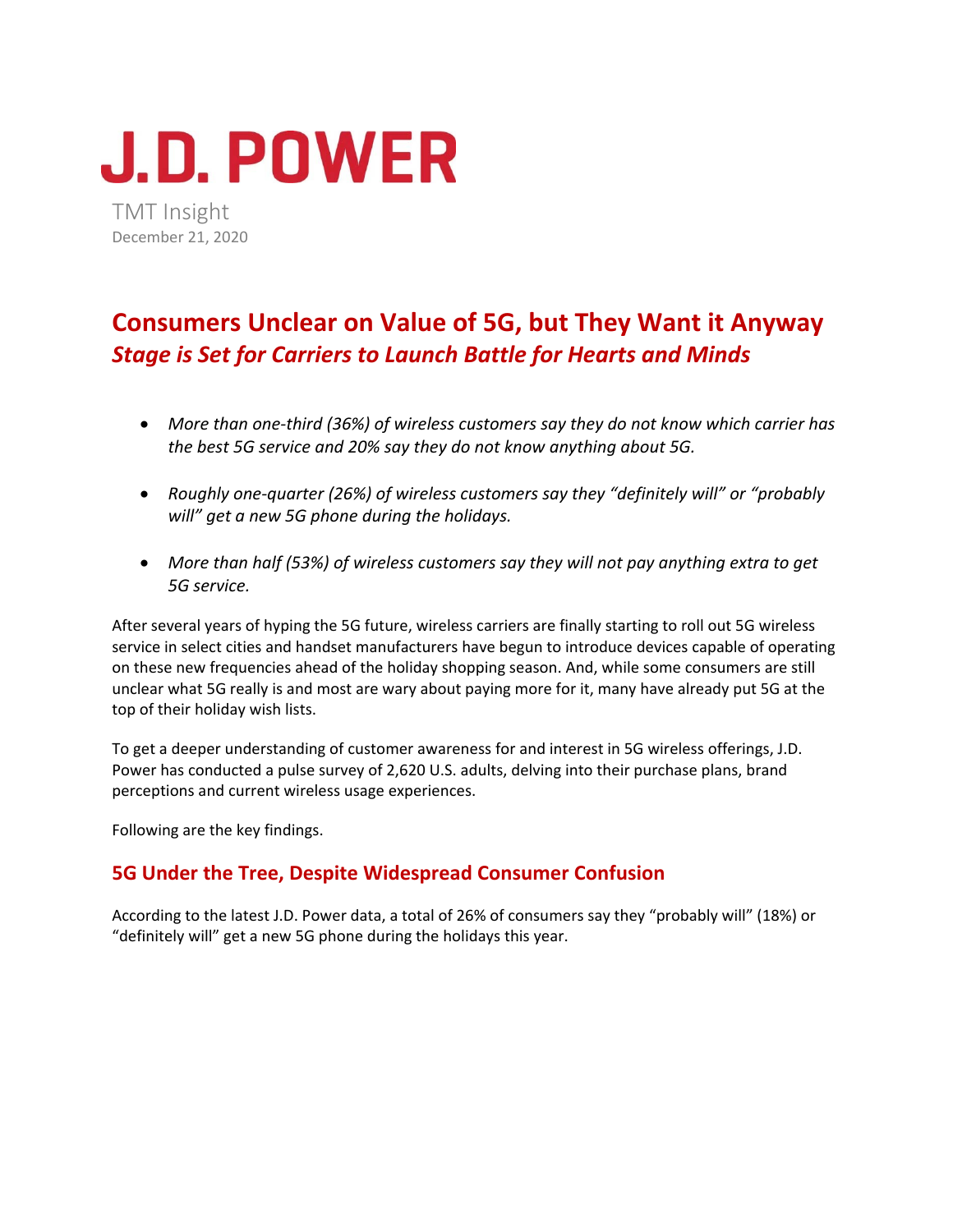#### Do you expect to get a new 5G phone during the holidays?



#### **J.D. POWER**

In many ways, the current consumer enthusiasm for 5G is building in spite of the best efforts of wireless carriers. After years of touting the promise of lightning fast download speeds and teasing all manner of 5G precursors, including 4G LTE being called "5Ge," 5G-ready phones without corresponding networks and the delays or temporary abandonment of high-band, millimeter wave (UWB) for residential mobility use by some carriers, wireless providers now face a marketplace in which many consumers really don't understand the value of what they're getting in a 5G offering.



**J.D. POWER**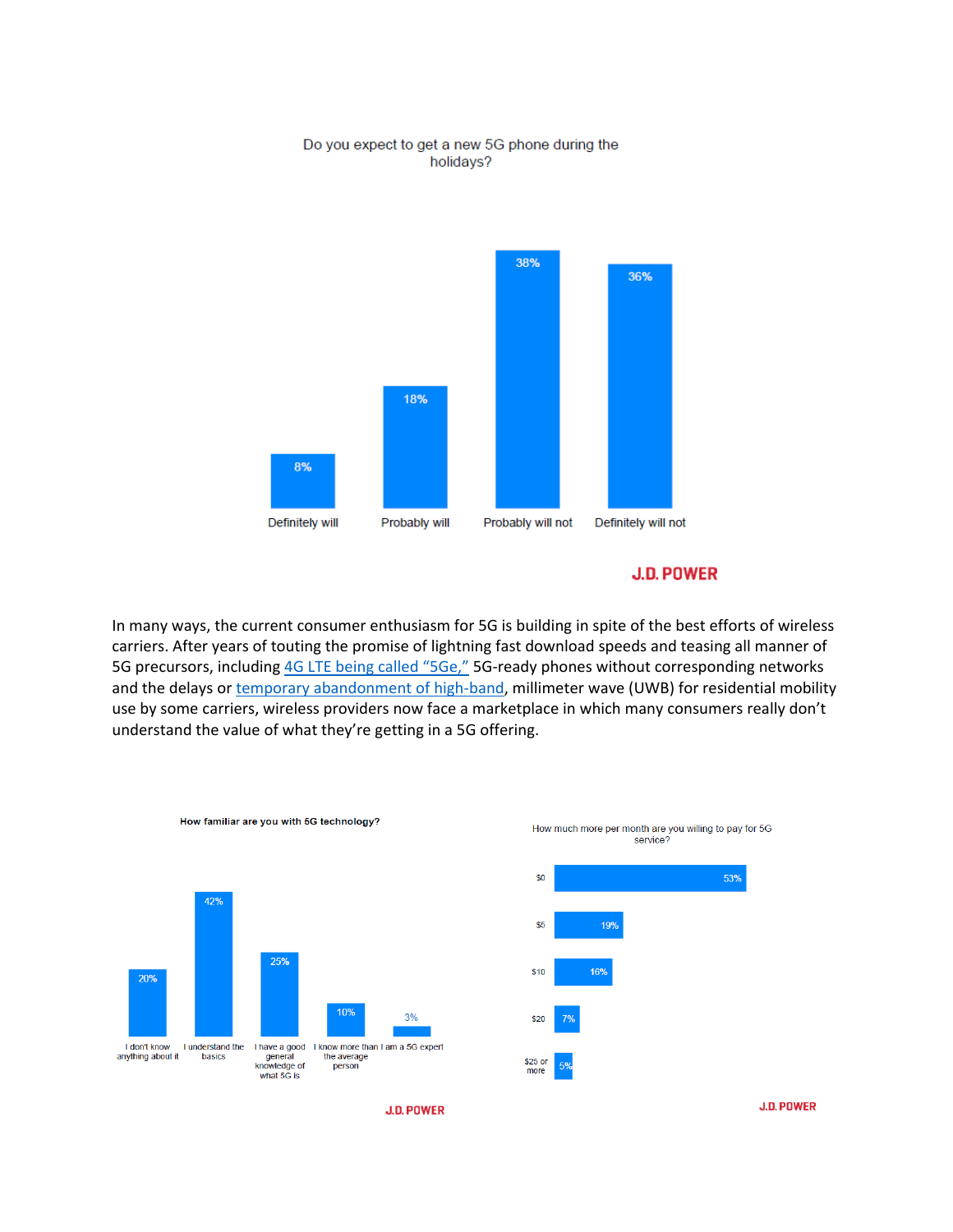One‐in‐five (20%) customers still say they do not know anything about 5G technology; more than one‐ fourth (26%) do not know whether or not their current mobile phone is 5G-compatible; and the majority (53%) say they will not pay anything extra to get 5G service.

# **5G Network Leadership Mantle is Up for Grabs**

The upside of the widespread consumer confusion over 5G is that the leadership position in the space is still very much up for grabs. More than one‐third (36%) of wireless customers say they do not know which carrier has the best 5G service.

While that could create opportunities, carriers are going to need to do a better job conveying the value of 5G. Indeed, each of the major carriers have claimed some manner of "first" or "best" 5G network; two were told by the National Advertising Division (NAD) of the Better Business Bureau (BBB) to discontinue claims with questionable veracity, such as having the "most powerful 5G experience." As things stand now, just 7% of wireless customers say they would switch carriers based on perceived 5G supremacy.



# **Methodology**

This J.D. Power TMT Insight is based a survey of 2,620 U.S. adults from December 2‐3, 2020.

# **Find Out More**

This J.D. Power TMT Insight was authored by Ian Greenblatt, managing director of TMT Intelligence at J.D. Power. Please contact us at the numbers below to connect with Mr. Greenblatt, or to learn more about the underlying research.

#### **Media Contacts:**